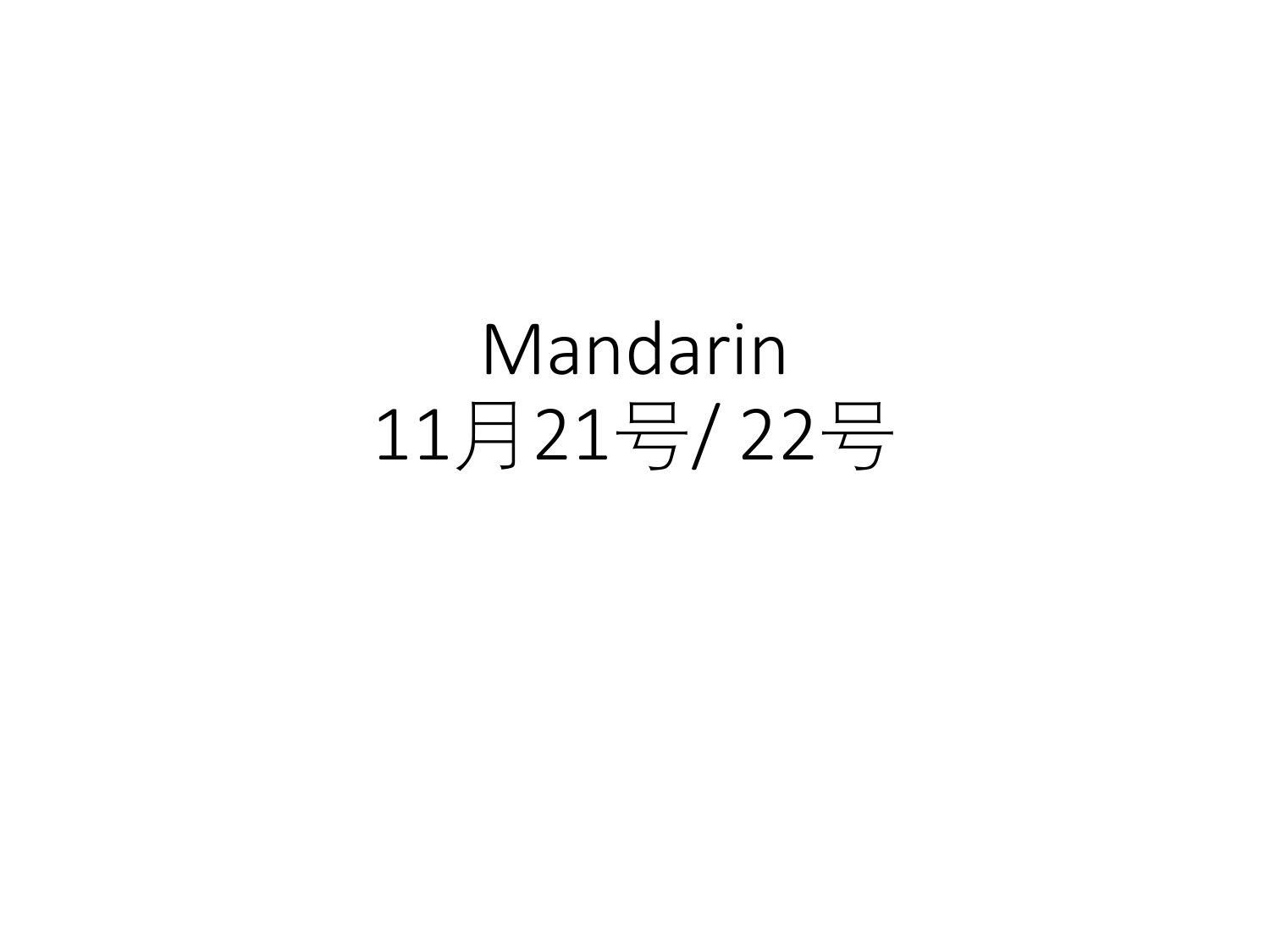[https://quizlet.com/294155167/copy-hsk-1](https://quizlet.com/294155167/copy-hsk-1-difficult-sentences-g-flash-cards/) difficult-sentences-g-flash-cards/ Links

- 他/她/它 在哪儿?
- •In front of the school
- To the right of the chair
- •Behind the hotel
- •On the table
- •In the restaurant
- •Outside the hospital

[https://vividchinese.blog/category/](https://vividchinese.blog/category/radicals/) radicals/

https://chi101linglingshih.files.word [press.com/2015/01/radicals\\_simp\\_l](https://chi101linglingshih.files.wordpress.com/2015/01/radicals_simp_lores.pdf) ores.pdf

A useful video (from a stable of useful videos) for basic Chinese grammar revision:

https://www.youtube.com/watch?v =EKcSdYks2gE&feature=youtu.be&f [bclid=IwAR20xXsOVlZ9W4jBjKC7BIe](https://www.youtube.com/watch?v=EKcSdYks2gE&feature=youtu.be&fbclid=IwAR20xXsOVlZ9W4jBjKC7BIezxH6y2FSKswzNU9XZUIyPx07_OBNIk1-iu6Y) zxH6y2FSKswzNU9XZUIyPx07\_OBNI k1-iu6Y

- To the left of the railway station
- To the left of the book
- •Under the bed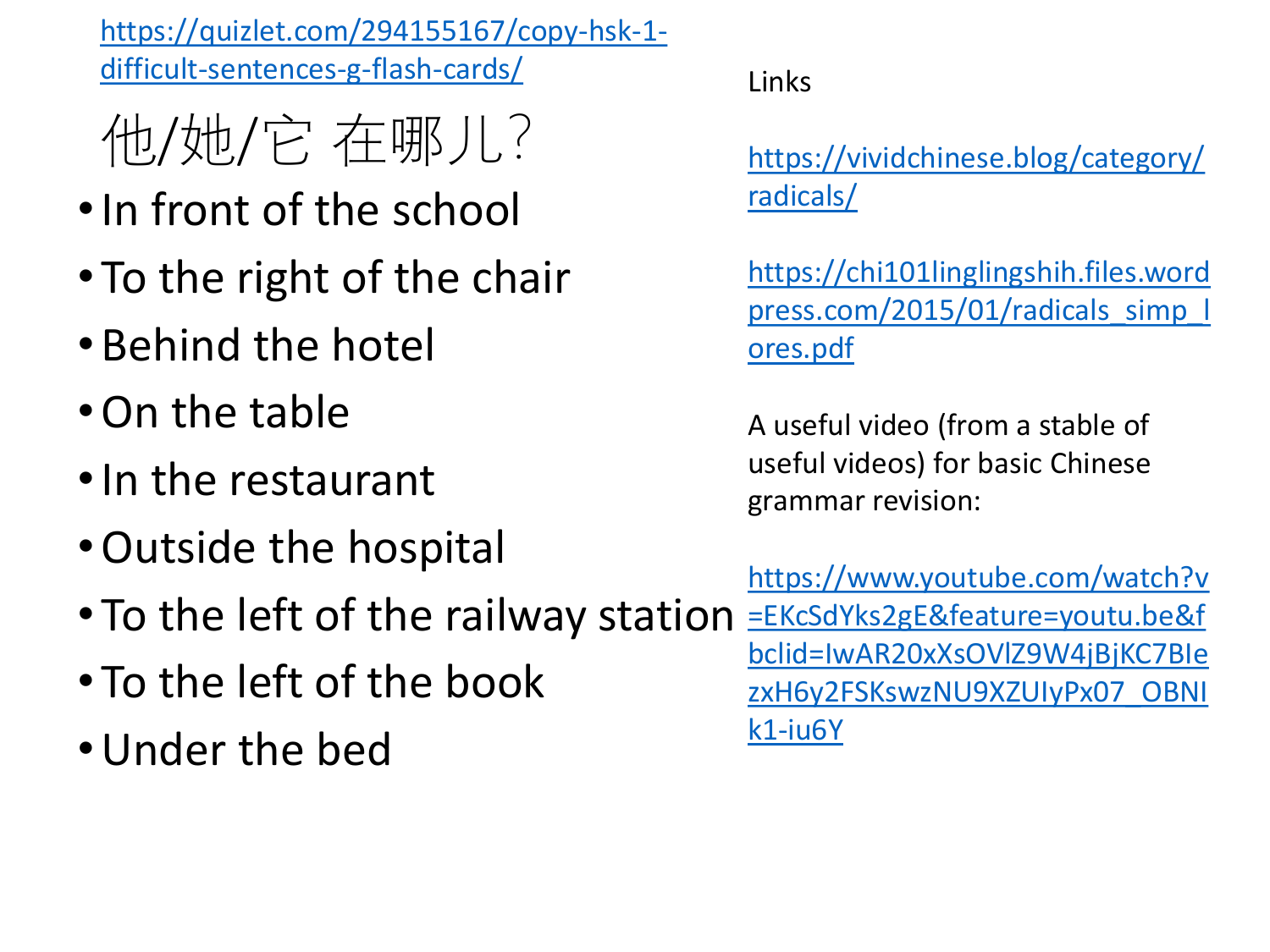## 写字

- field
- hundred
- $\cdot$  sun (ri4)
- Work (gong1 zuo4)
- Heaven (tian1)
- Tomorrow
- today
- Yesterday
- You
- Ground (di4)
- Bright (ming2)
- He
- Also
- She
- white

Practise writing these characters – make sure you don't always practise them in the same order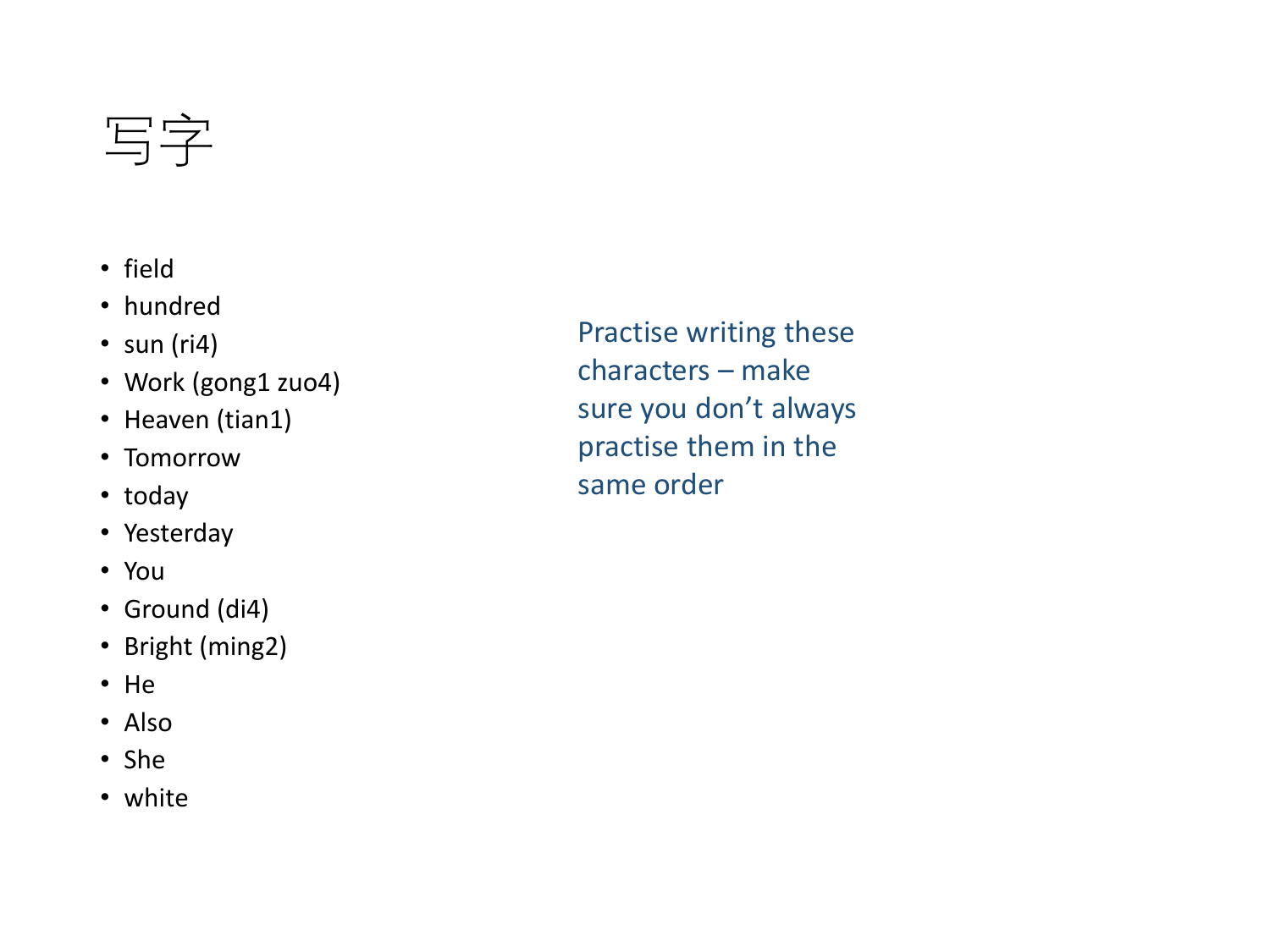生词

- To stand up straight, to erect
- Place, square
- To ask
- Time
- Correct
- 旁边 besides
- 中间 in the middle, between
- 对面 opposite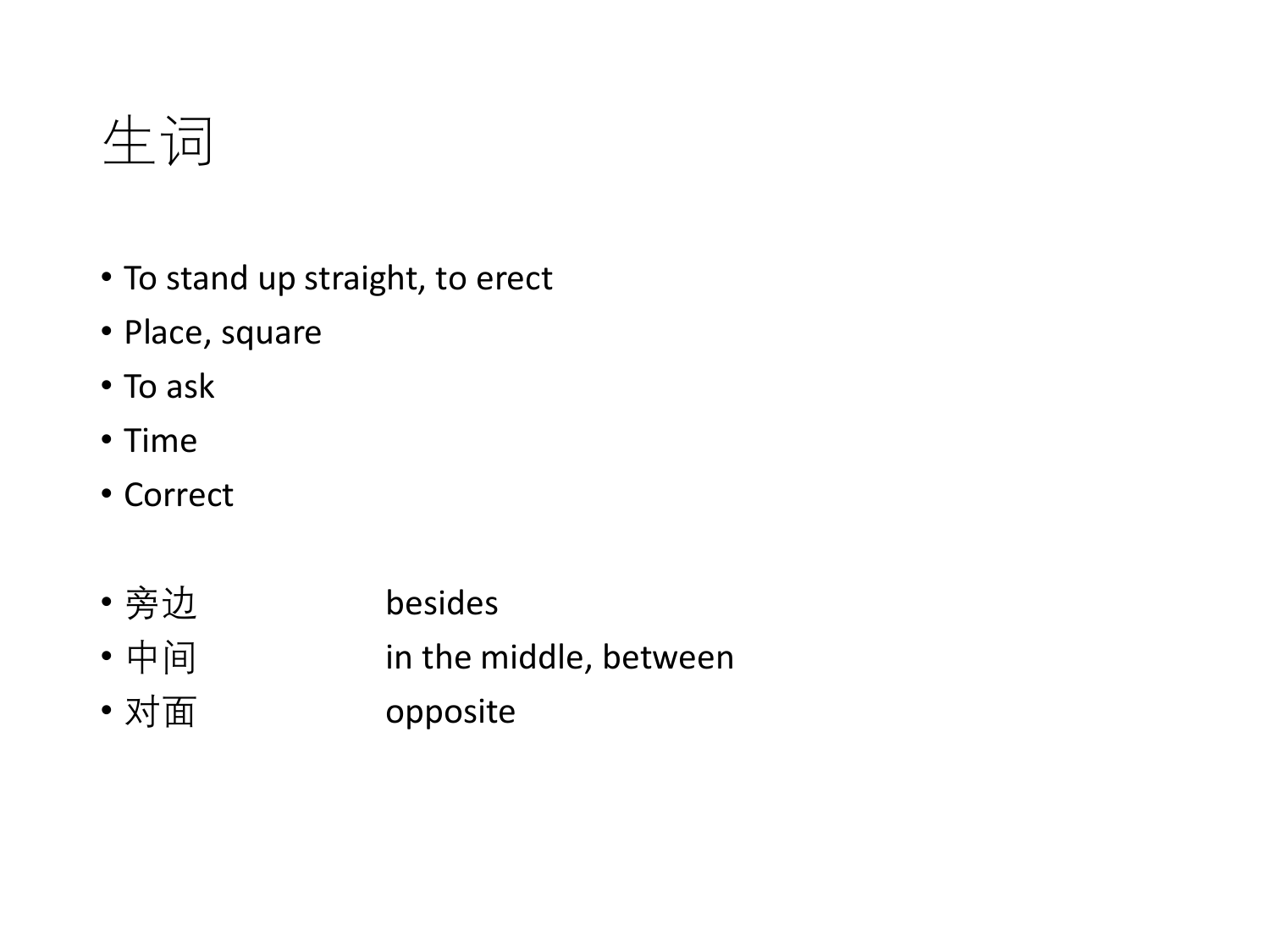## (Examples) 例子

- 饭店在书店的旁边
- 饭馆在火车站的对面
- 大学在学校和商店中间

(the 的 here is optional)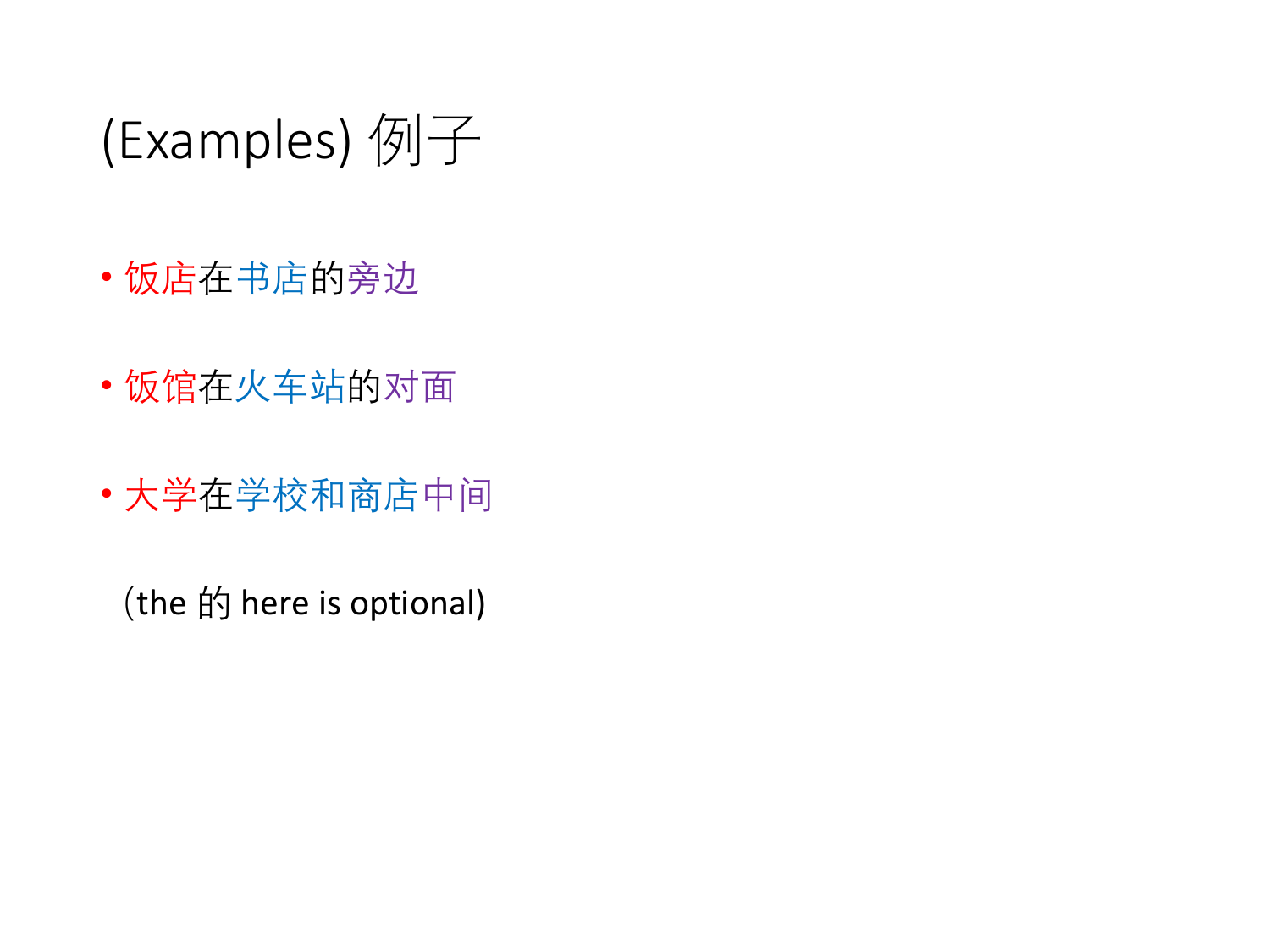